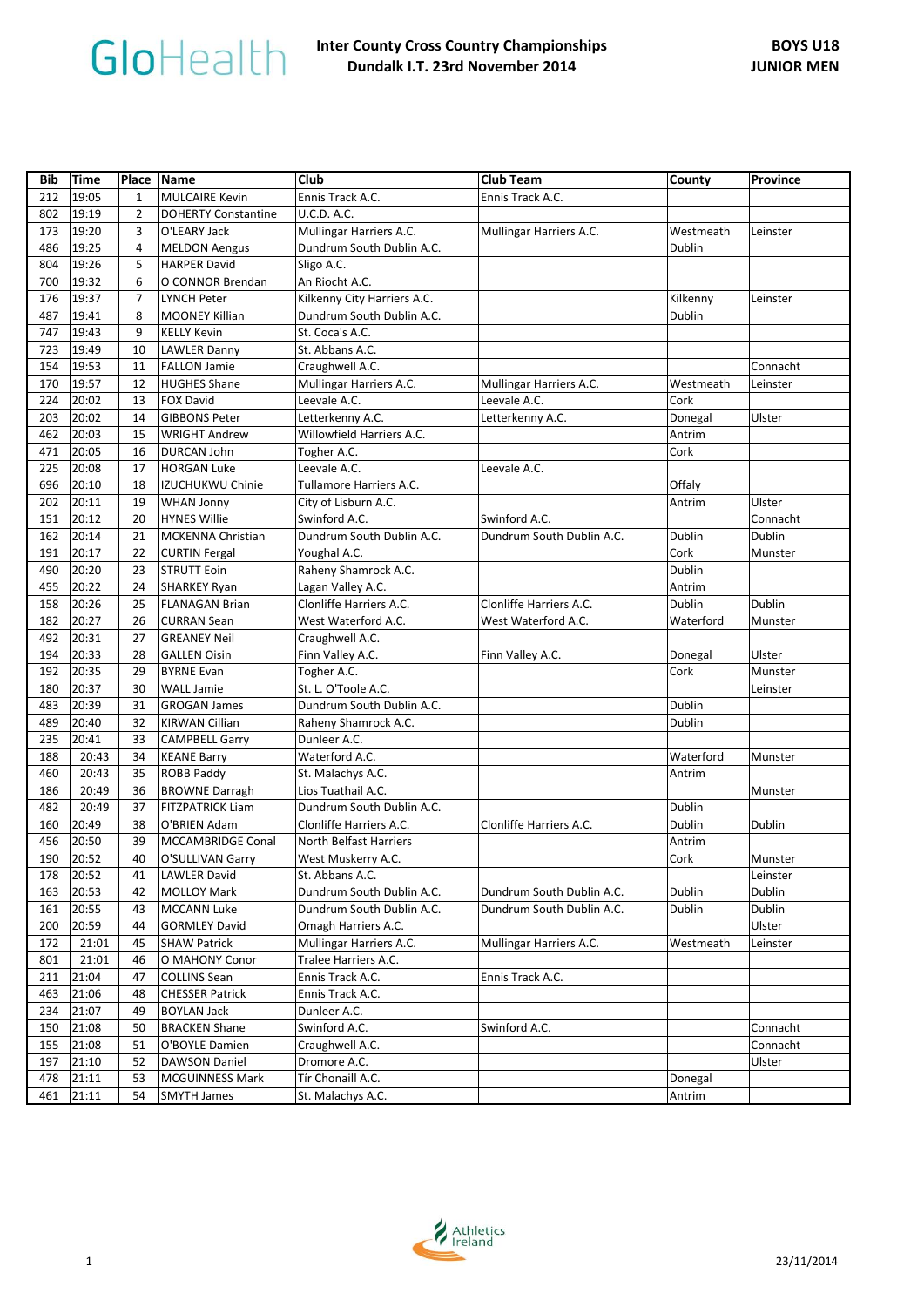| Bib | <b>Time</b> | Place Name |                                        | <b>Club</b>                   | <b>Club Team</b>          | County    | Province |
|-----|-------------|------------|----------------------------------------|-------------------------------|---------------------------|-----------|----------|
| 198 | 21:11       | 55         | <b>DINSMORE Luke</b>                   | Springwell Running Club       |                           |           | Ulster   |
| 687 | 21:14       | 56         | MOHAMED ABDULLE Abd Dunboyne A.C.      |                               |                           | Meath     |          |
| 181 | 21:15       | 57         | POWER Sean                             | Thomastown A.C.               |                           | Kilkenny  | Leinster |
| 184 | 21:17       | 58         | <b>BEARY Eoghan</b>                    | Dooneen A.C.                  |                           |           | Munster  |
| 688 | 21:29       | 59         | <b>SMYTH Eoin</b>                      | Cushinstown A.C.              |                           | Meath     |          |
| 686 | 21:38       | 60         | <b>HUSSAIN ABDI Ahmed</b>              | Dunboyne A.C.                 |                           | Meath     |          |
| 206 | 21:38       | 61         | <b>CARRIG Sean</b>                     | Clonliffe Harriers A.C.       | Clonliffe Harriers A.C.   |           |          |
| 472 | 21:39       | 62         | O'CONNELL Jamie                        | Togher A.C.                   |                           | Cork      |          |
| 685 | 21:41       | 63         | <b>LEECH Ciaran</b>                    | Na Fianna A.C.                |                           | Meath     |          |
| 174 | 21:42       | 64         | O'GIBNE Oisin                          | Boyne A.C.                    |                           |           | Leinster |
| 193 | 21:43       | 65         | <b>HAYES Patrick</b>                   | Emerald A.C.                  |                           |           | Munster  |
| 195 | 21:43       | 66         | <b>MCBRIDE Jack</b>                    | Finn Valley A.C.              | Finn Valley A.C.          | Donegal   | Ulster   |
| 196 | 21:48       | 67         | CRAWFORD-WALKER Call Lagan Valley A.C. |                               |                           | Antrim    | Ulster   |
| 238 | 21:49       | 68         | <b>KELLY Rory</b>                      | Inbhear Dee A.C.              |                           |           |          |
| 179 | 21:50       | 69         | O'FLAHERTY Oran                        | St. L. O'Toole A.C.           |                           |           | Leinster |
| 457 | 21:55       | 70         | <b>CONNOLLY Chris</b>                  | St. Malachys A.C.             |                           | Antrim    |          |
| 183 | 21:56       | 71         | O'RIORDAN Shane                        | West Waterford A.C.           | West Waterford A.C.       | Waterford | Munster  |
| 189 | 21:58       | 72         | <b>CRONIN Billy</b>                    | West Muskerry A.C.            |                           | Cork      | Munster  |
| 244 | 21:58       | 73         | <b>BUGGY Cormac</b>                    | Gowran A.C.                   |                           | Kilkenny  |          |
| 495 | 21:59       | 74         | <b>MULLALLY Oliver</b>                 | St. Senans (Kilkenny) A.C.    |                           |           |          |
| 262 | 21:59       | 75         | <b>MAGEE Conor</b>                     | Beechmount Harriers A.C.      |                           | Antrim    |          |
| 464 | 22:03       | 76         | <b>MCCARTHY Thomas</b>                 | Bandon A.C.                   |                           | Cork      |          |
| 204 | 22:04       | 77         | MCCROSSAN Stefan                       | Letterkenny A.C.              | Letterkenny A.C.          | Donegal   | Ulster   |
| 157 | 22:05       | 78         | <b>NEARNEY Niall</b>                   | Longford A.C                  |                           |           | Connacht |
| 199 | 22:10       | 79         | <b>DONNELLY Oisin</b>                  | Omagh Harriers A.C.           |                           |           | Ulster   |
| 237 | 22:10       | 80         | <b>DIGGIN Steven</b>                   | Greystones & District A.C.    |                           |           |          |
| 250 | 22:11       | 81         | <b>REIDY Eoin</b>                      | St. Coca's A.C.               |                           | Kildare   |          |
| 167 | 22:13       | 82         | <b>RYAN Darren</b>                     | Lusk A.C.                     |                           | Dublin    | Dublin   |
| 266 | 22:15       | 83         | <b>MCBRIDE Enda</b>                    | Letterkenny A.C.              | Letterkenny A.C.          | Donegal   |          |
| 213 | 22:15       | 84         | <b>NAUGHTON Liam</b>                   | Ennis Track A.C.              | Ennis Track A.C.          |           |          |
| 468 | 22:18       | 85         | O'SULLIVAN Sean                        | Carriag-Na-Bhfear A.C.        |                           | Cork      |          |
| 263 | 22:23       | 86         | <b>MAGEE Lorcan</b>                    | Beechmount Harriers A.C.      |                           | Antrim    |          |
| 169 | 22:24       | 87         | <b>DOHERTY Cillian</b>                 | W.S.A.F. A.C.                 |                           |           | Dublin   |
| 257 | 22:25       | 88         | <b>GEEHAN Niall</b>                    | North Belfast Harriers        |                           | Antrim    |          |
| 222 | 22:25       | 89         | O'BRIEN Andrew                         | Kildare A.C.                  | Kildare A.C.              | Kildare   |          |
| 252 | 22:30       | 90         | <b>POWER James</b>                     | Thomastown A.C.               |                           | Kilkenny  |          |
| 214 | 22:31       | 91         | <b>SLATTERY Aaron</b>                  | Ennis Track A.C.              | Ennis Track A.C.          |           |          |
| 232 | 22:32       | 92         | <b>REILLY Liam Padraig</b>             | West Waterford A.C.           | West Waterford A.C.       | Waterford |          |
| 268 | 22:34       | 93         | <b>TOAL Oisin</b>                      | Letterkenny A.C.              | Letterkenny A.C.          | Donegal   |          |
| 226 | 22:34       | 94         | <b>KEOHANE Martin</b>                  | Leevale A.C.                  | Leevale A.C.              |           |          |
| 265 | 22:35       | 95         | MAGUELLA Rayan                         | Letterkenny A.C.              | Letterkenny A.C.          | Donegal   |          |
| 230 | 22:36       | 96         | <b>NEVIN Andrew</b>                    | Mullingar Harriers A.C.       | Mullingar Harriers A.C.   | Westmeath |          |
| 694 | 22:38       | 97         | <b>BUTLER Connor</b>                   | Tullamore Harriers A.C.       |                           | Offaly    |          |
| 465 | 22:41       | 98         | <b>ATKINSON David</b>                  | Carriag-Na-Bhfear A.C.        |                           | Cork      |          |
| 467 | 22:41       | 99         | <b>MYERS Ruairi</b>                    | Carriag-Na-Bhfear A.C.        |                           | Cork      |          |
| 240 | 22:43       | 100        | <b>FARRELL Conor</b>                   | Celbridge A.C.                |                           | Kildare   |          |
| 249 | 22:44       | 101        | <b>MALONE Michael</b>                  | St. Coca's A.C.               |                           | Kildare   |          |
| 159 | 22:46       | 102        | <b>KEARNEY Ross</b>                    | Clonliffe Harriers A.C.       | Clonliffe Harriers A.C.   |           | Dublin   |
| 207 | 22:49       | 103        | <b>GIBBONS Alex</b>                    | Clonliffe Harriers A.C.       | Clonliffe Harriers A.C.   |           |          |
| 260 | 22:52       | 104        | MILLIGAN Andrew                        | <b>North Belfast Harriers</b> |                           | Antrim    |          |
| 258 | 22:53       | 105        | <b>MAGUIRE Eoin</b>                    | St. Malachy's A.C.            |                           | Antrim    |          |
| 496 | 22:55       | 106        | <b>BYRNE Daniel</b>                    | Bohermeen A.C.                |                           | Meath     |          |
| 209 | 22:56       | 107        | <b>GORDON Mark</b>                     | Dundrum South Dublin A.C.     | Dundrum South Dublin A.C. |           |          |
| 746 | 22:57       | 108        | <b>MOORE James</b>                     | St. Abbans A.C.               |                           |           |          |

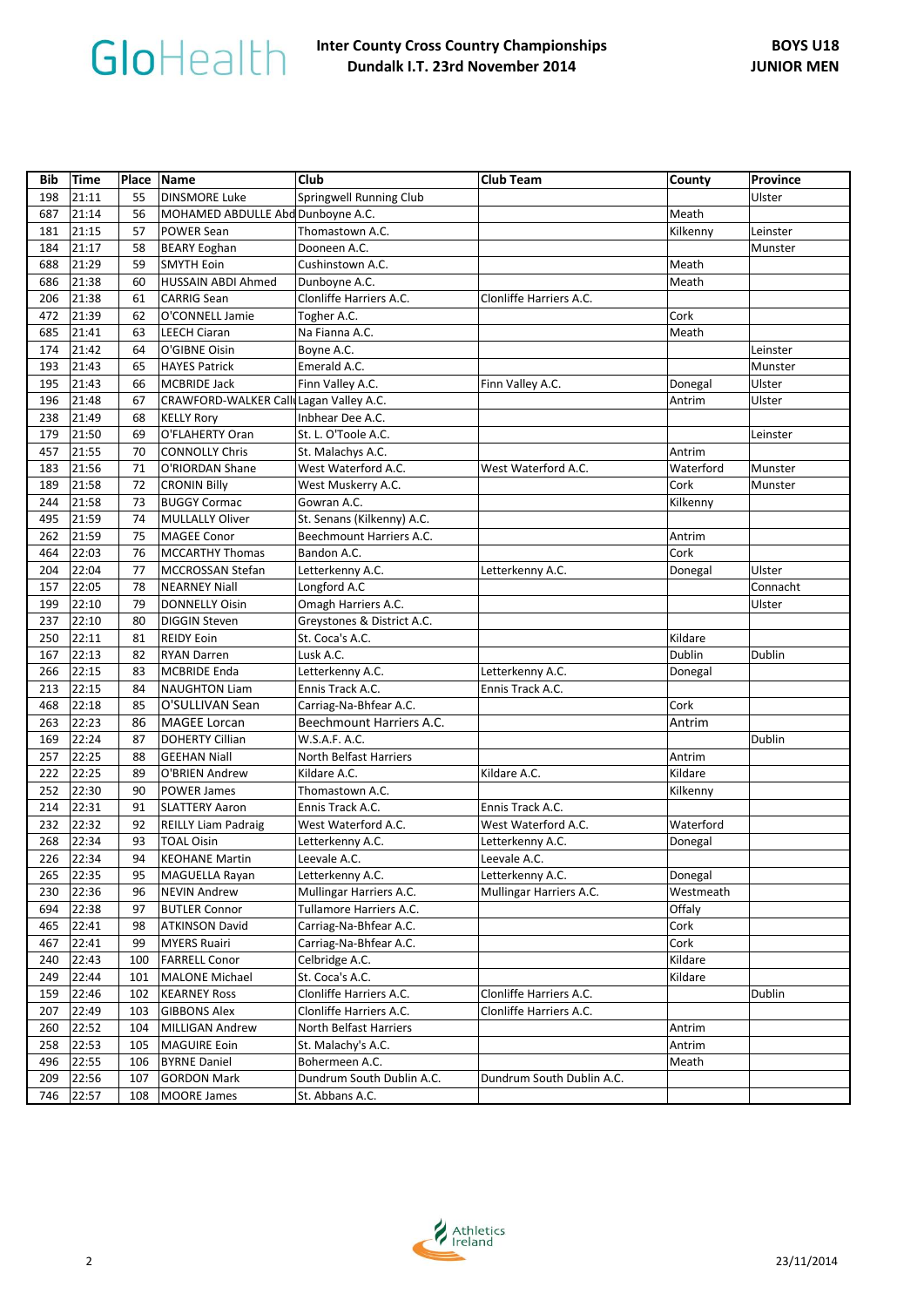| <b>Bib</b> | <b>Time</b>                 |                | Place Name                             | Club                                                  | Club Team                 | County             | Province |
|------------|-----------------------------|----------------|----------------------------------------|-------------------------------------------------------|---------------------------|--------------------|----------|
| 493        | 23:01                       | 109            | JOYCE Paul                             | Craughwell A.C.                                       |                           |                    |          |
| 227        | 23:01                       | 110            | <b>MURNANE Matthew</b>                 | Leevale A.C.                                          | Leevale A.C.              |                    |          |
| 722        | 23:02                       | 111            | <b>SIMPSON Reece</b>                   | North Down A.C.                                       |                           |                    |          |
| 156        | 23:03                       | 112            | <b>HUNTER Philip</b>                   | Sligo A.C.                                            |                           |                    | Connacht |
| 253        | 23:05                       | 113            | O'CONNOR Dylan                         | Skibbereen A.C.                                       |                           | Cork               |          |
| 221        | 23:13                       | 114            | <b>HEWSON Robert</b>                   | Kildare A.C.                                          | Kildare A.C.              | Kildare            |          |
| 201        | 23:14                       | 115            | O'CALLAGHAN Oisin                      | Newry A.C.                                            |                           |                    | Ulster   |
| 205        | 23:14                       | 116            | <b>COSGRAVE Sean</b>                   | Shercock A.C.                                         |                           |                    | Ulster   |
| 208        | 23:16                       | 117            | <b>MCKENNA Kevin</b>                   | Clonliffe Harriers A.C.                               | Clonliffe Harriers A.C.   |                    |          |
| 152        | 23:19                       | 118            | <b>LEONNARD Naoise</b>                 | Swinford A.C.                                         | Swinford A.C.             |                    | Connacht |
| 210        | 23:21                       | 119            | O'SULLIVAN Bernard                     | Dundrum South Dublin A.C.                             | Dundrum South Dublin A.C. |                    |          |
| 218        | 23:25                       | 120            | <b>PATTON Pauric</b>                   | Finn Valley A.C.                                      | Finn Valley A.C.          | Donegal            |          |
| 256        | 23:28                       | 121            | <b>GALLAGHER Seamus</b>                | West Muskerry A.C.                                    |                           | Cork               |          |
| 216        | 23:32                       | 122            | LYNCH Adam                             | Finn Valley A.C.                                      | Finn Valley A.C.          | Donegal            |          |
| 491        | 23:42                       | 123            | <b>MCCABE Sean</b>                     | Tallaght A.C.                                         |                           | Dublin             |          |
| 697        | 23:48                       | 124            | <b>MOLLOY Mathew</b>                   | Tullamore Harriers A.C.                               |                           | Offaly             |          |
| 255        | 23:56                       | 125            | <b>QUINN Conor</b>                     | Waterford A.C.                                        |                           | Waterford          |          |
| 215        | 24:19                       | 126            | <b>GALLAGHER Michael</b>               | Finn Valley A.C.                                      | Finn Valley A.C.          | Donegal            |          |
| 254        | 24:32                       | 127            | <b>CONDON Mark</b>                     | Waterford A.C.                                        |                           | Waterford          |          |
| 243        | 24:39                       | 128            | O'CONNOR Ciaran                        | Celbridge A.C.                                        |                           | Kildare            |          |
| 231        | 24:46                       | 129            | O'BRIEN Eoin                           | West Waterford A.C.                                   | West Waterford A.C.       |                    |          |
| 239        | 25:02                       | 130            | <b>BUGGY Sean</b>                      | Castlecomer A.C.                                      |                           | Kilkenny           |          |
| 223        | 25:08                       | 131            | <b>DWANE Colm</b>                      | Leevale A.C.                                          | Leevale A.C.              |                    |          |
| 245        | 25:09                       | 132            | <b>KANE Taylor</b>                     | Gowran A.C.                                           |                           | Kilkenny           |          |
| 241        | 25:10<br>25:34              | 133            | <b>KING Liam</b>                       | Celbridge A.C.<br>Beechmount Harriers A.C.            |                           | Kildare            |          |
| 264        |                             | 134            | <b>ROGAN Michael</b>                   |                                                       |                           | Antrim             |          |
| 251<br>695 | 26:11<br>26:37              | 135<br>136     | <b>CROWLEY Jonathan</b><br>HYLAND Cian | St. Senans (Kilkenny) A.C.<br>Tullamore Harriers A.C. |                           | Kilkenny<br>Offaly |          |
| 803        | 27:27                       | 137            | O'GIBNE Cormac                         | Boyne A.C.                                            |                           |                    |          |
| 497        | 27:27                       | 138            | <b>HARKIN Padraig</b>                  | Bohermeen A.C.                                        |                           | Meath              |          |
| 261        | 27:59                       | 139            | <b>FADDEN Patrick</b>                  | Beechmount Harriers A.C.                              |                           | Antrim             |          |
|            |                             |                |                                        |                                                       |                           |                    |          |
|            |                             |                | U18 Boys                               |                                                       |                           |                    |          |
|            | <b>Compld</b> Position Name |                |                                        | <b>Team Name</b>                                      | <b>Team Scoring</b>       | County             | Province |
|            | 19:05                       | $\mathbf{1}$   | <b>MULCAIRE Kevin</b>                  | Ennis Track A.C.                                      | Ennis Track A.C.          |                    |          |
|            | 19:20                       | $\overline{2}$ | O'LEARY Jack                           | Mullingar Harriers A.C.                               | Mullingar Harriers A.C.   | Westmeath          | Leinster |
|            | 19:37                       | 3              | <b>LYNCH Peter</b>                     | Kilkenny City Harriers A.C.                           |                           | Kilkenny           | Leinster |
|            | 19:53                       | 4              | <b>FALLON Jamie</b>                    | Craughwell A.C.                                       |                           |                    | Connacht |
|            | 19:57                       | 5              | <b>HUGHES Shane</b>                    | Mullingar Harriers A.C.                               | Mullingar Harriers A.C.   | Westmeath          | Leinster |
|            | 20:02                       | 6              | <b>FOX David</b>                       | Leevale A.C.                                          | Leevale A.C.              | Cork               |          |
|            | 20:02                       | 7              | <b>GIBBONS Peter</b>                   | Letterkenny A.C.                                      | Letterkenny A.C.          | Donegal            | Ulster   |
|            | 20:08                       | 8              | <b>HORGAN Luke</b>                     | Leevale A.C.                                          | Leevale A.C.              |                    |          |
|            | 20:11                       | 9              | WHAN Jonny                             | City of Lisburn A.C.                                  |                           | Antrim             | Ulster   |
|            | 20:12                       | 10             | <b>HYNES Willie</b>                    | Swinford A.C.                                         | Swinford A.C.             |                    | Connacht |
|            | 20:14                       | 11             | MCKENNA Christian                      | Dundrum South Dublin A.C.                             | Dundrum South Dublin A.C. | Dublin             | Dublin   |
|            | 20:17                       | 12             | <b>CURTIN Fergal</b>                   | Youghal A.C.                                          |                           | Cork               | Munster  |
|            | 20:26                       | 13             | <b>FLANAGAN Brian</b>                  | Clonliffe Harriers A.C.                               | Clonliffe Harriers A.C.   | Dublin             | Dublin   |
|            | 20:27                       | 14             | <b>CURRAN Sean</b>                     | West Waterford A.C.                                   | West Waterford A.C.       | Waterford          | Munster  |
|            | 20:33                       | 15             | <b>GALLEN Oisin</b>                    | Finn Valley A.C.                                      | Finn Valley A.C.          | Donegal            | Ulster   |
|            | 20:35                       | 16             | <b>BYRNE Evan</b>                      | Togher A.C.                                           |                           | Cork               | Munster  |
|            | 20:37                       | 17             | <b>WALL Jamie</b>                      | St. L. O'Toole A.C.                                   |                           |                    | Leinster |
|            | 20:41                       | 18             | <b>CAMPBELL Garry</b>                  | Dunleer A.C.                                          |                           |                    |          |
|            | 20:43                       | 19             | <b>KEANE Barry</b>                     | Waterford A.C.                                        |                           | Waterford          | Munster  |
|            | 20:49                       | 20             | <b>BROWNE Darragh</b>                  | Lios Tuathail A.C.                                    |                           |                    | Munster  |

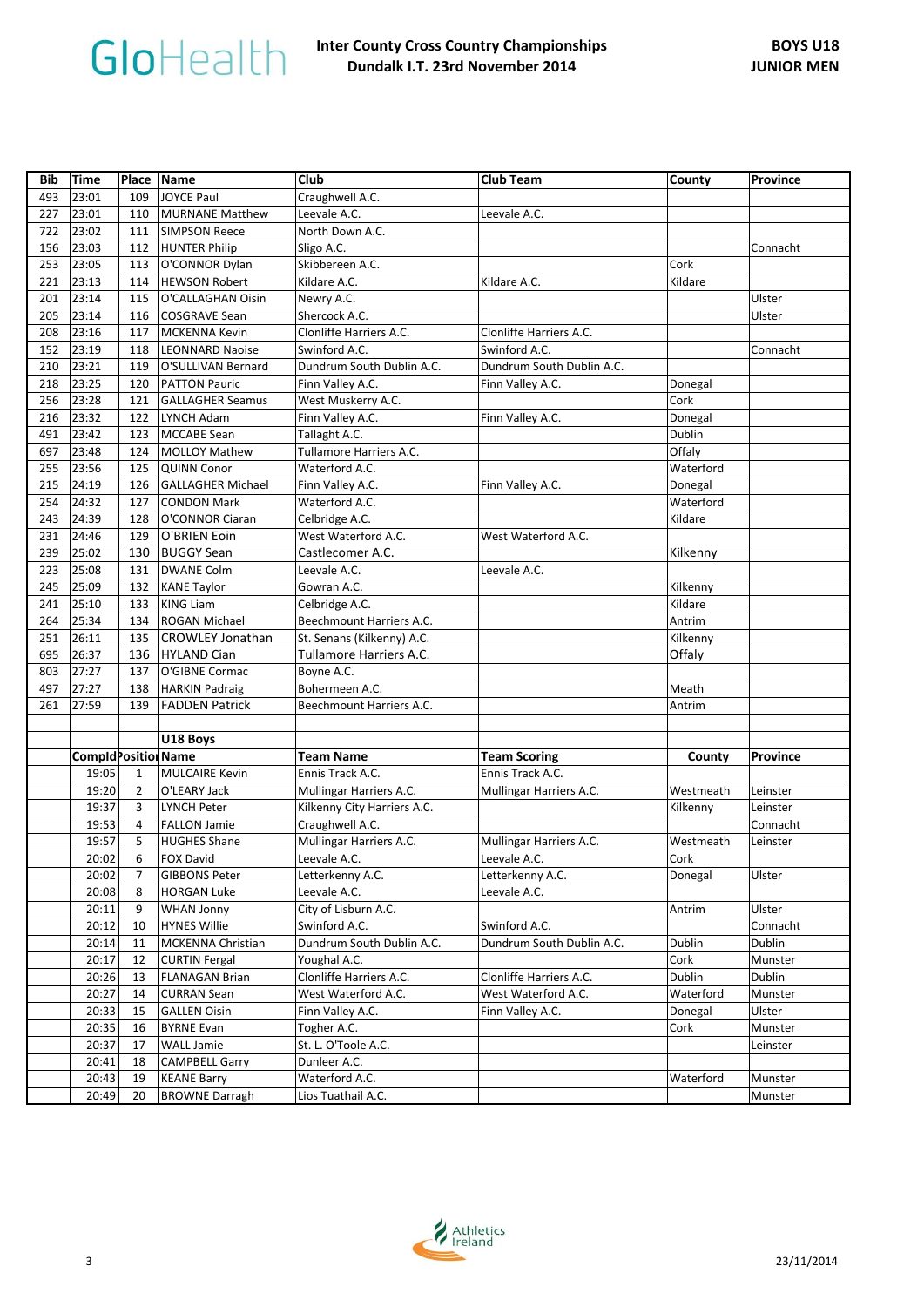| <b>Bib</b> | <b>Time</b> | Place Name |                                        | <b>Club</b>                   | <b>Club Team</b>          | County    | Province |
|------------|-------------|------------|----------------------------------------|-------------------------------|---------------------------|-----------|----------|
|            | 20:49       | 21         | O'BRIEN Adam                           | Clonliffe Harriers A.C.       | Clonliffe Harriers A.C.   | Dublin    | Dublin   |
|            | 20:52       | 22         | O'SULLIVAN Garry                       | West Muskerry A.C.            |                           | Cork      | Munster  |
|            | 20:52       | 23         | LAWLER David                           | St. Abbans A.C.               |                           |           | Leinster |
|            | 20:53       | 24         | <b>MOLLOY Mark</b>                     | Dundrum South Dublin A.C.     | Dundrum South Dublin A.C. | Dublin    | Dublin   |
|            | 20:55       | 25         | <b>MCCANN Luke</b>                     | Dundrum South Dublin A.C.     | Dundrum South Dublin A.C. | Dublin    | Dublin   |
|            | 20:59       | 26         | <b>GORMLEY David</b>                   | Omagh Harriers A.C.           |                           |           | Ulster   |
|            | 21:01       | 27         | <b>SHAW Patrick</b>                    | Mullingar Harriers A.C.       | Mullingar Harriers A.C.   | Westmeath | Leinster |
|            | 21:04       | 28         | <b>COLLINS Sean</b>                    | Ennis Track A.C.              | Ennis Track A.C.          |           |          |
|            | 21:07       | 29         | <b>BOYLAN Jack</b>                     | Dunleer A.C.                  |                           |           |          |
|            | 21:08       | 30         | <b>BRACKEN Shane</b>                   | Swinford A.C.                 | Swinford A.C.             |           | Connacht |
|            | 21:08       | 31         | O'BOYLE Damien                         | Craughwell A.C.               |                           |           | Connacht |
|            | 21:10       | 32         | <b>DAWSON Daniel</b>                   | Dromore A.C.                  |                           |           | Ulster   |
|            | 21:11       | 33         | <b>DINSMORE Luke</b>                   | Springwell Running Club       |                           |           | Ulster   |
|            | 21:15       | 34         | <b>POWER Sean</b>                      | Thomastown A.C.               |                           | Kilkenny  | Leinster |
|            | 21:17       | 35         | <b>BEARY Eoghan</b>                    | Dooneen A.C.                  |                           |           | Munster  |
|            | 21:38       | 36         | <b>CARRIG Sean</b>                     | Clonliffe Harriers A.C.       | Clonliffe Harriers A.C.   |           |          |
|            | 21:42       | 37         | O'GIBNE Oisin                          | Boyne A.C.                    |                           |           | Leinster |
|            | 21:43       | 38         | <b>HAYES Patrick</b>                   | Emerald A.C.                  |                           |           | Munster  |
|            | 21:43       | 39         | <b>MCBRIDE Jack</b>                    | Finn Valley A.C.              | Finn Valley A.C.          | Donegal   | Ulster   |
|            | 21:48       | 40         | CRAWFORD-WALKER Call Lagan Valley A.C. |                               |                           | Antrim    | Ulster   |
|            | 21:49       | 41         | <b>KELLY Rory</b>                      | Inbhear Dee A.C.              |                           |           |          |
|            | 21:50       | 42         | O'FLAHERTY Oran                        | St. L. O'Toole A.C.           |                           |           | Leinster |
|            | 21:56       | 43         | O'RIORDAN Shane                        | West Waterford A.C.           | West Waterford A.C.       | Waterford | Munster  |
|            | 21:58       | 44         | <b>CRONIN Billy</b>                    | West Muskerry A.C.            |                           | Cork      | Munster  |
|            | 21:58       | 45         | <b>BUGGY Cormac</b>                    | Gowran A.C.                   |                           | Kilkenny  |          |
|            | 21:59       | 46         | <b>MAGEE Conor</b>                     | Beechmount Harriers A.C.      |                           | Antrim    |          |
|            | 22:04       | 47         | <b>MCCROSSAN Stefan</b>                | Letterkenny A.C.              | Letterkenny A.C.          | Donegal   | Ulster   |
|            | 22:05       | 48         | <b>NEARNEY Niall</b>                   | Longford A.C                  |                           |           | Connacht |
|            | 22:10       | 49         | <b>DONNELLY Oisin</b>                  | Omagh Harriers A.C.           |                           |           | Ulster   |
|            | 22:10       | 50         | <b>DIGGIN Steven</b>                   | Greystones & District A.C.    |                           |           |          |
|            | 22:11       | 51         | <b>REIDY Eoin</b>                      | St. Coca's A.C.               |                           | Kildare   |          |
|            | 22:13       | 52         | <b>RYAN Darren</b>                     | Lusk A.C.                     |                           | Dublin    | Dublin   |
|            | 22:15       | 53         | <b>MCBRIDE Enda</b>                    | Letterkenny A.C.              | Letterkenny A.C.          | Donegal   |          |
|            | 22:15       | 54         | <b>NAUGHTON Liam</b>                   | Ennis Track A.C.              | Ennis Track A.C.          |           |          |
|            | 22:23       | 55         | MAGEE Lorcan                           | Beechmount Harriers A.C.      |                           | Antrim    |          |
|            | 22:24       | 56         | <b>DOHERTY Cillian</b>                 | W.S.A.F. A.C.                 |                           |           | Dublin   |
|            | 22:25       | 57         | <b>GEEHAN Niall</b>                    | <b>North Belfast Harriers</b> |                           | Antrim    |          |
|            | 22:25       | 58         | O'BRIEN Andrew                         | Kildare A.C.                  | Kildare A.C.              | Kildare   |          |
|            | 22:30       | 59         | <b>POWER James</b>                     | Thomastown A.C.               |                           | Kilkenny  |          |
|            | 22:31       | 60         | <b>SLATTERY Aaron</b>                  | Ennis Track A.C.              | Ennis Track A.C.          |           |          |
|            | 22:32       | 61         | <b>REILLY Liam Padraig</b>             | West Waterford A.C.           | West Waterford A.C.       | Waterford |          |
|            | 22:34       | 62         | <b>TOAL Oisin</b>                      | Letterkenny A.C.              | Letterkenny A.C.          | Donegal   |          |
|            | 22:34       | 63         | <b>KEOHANE Martin</b>                  | Leevale A.C.                  | Leevale A.C.              |           |          |
|            | 22:35       | 64         | MAGUELLA Rayan                         | Letterkenny A.C.              | Letterkenny A.C.          | Donegal   |          |
|            | 22:36       | 65         | <b>NEVIN Andrew</b>                    | Mullingar Harriers A.C.       | Mullingar Harriers A.C.   | Westmeath |          |
|            | 22:43       | 66         | <b>FARRELL Conor</b>                   | Celbridge A.C.                |                           | Kildare   |          |
|            | 22:44       | 67         | <b>MALONE Michael</b>                  | St. Coca's A.C.               |                           | Kildare   |          |
|            | 22:46       | 68         | <b>KEARNEY Ross</b>                    | Clonliffe Harriers A.C.       | Clonliffe Harriers A.C.   |           | Dublin   |
|            | 22:49       | 69         | <b>GIBBONS Alex</b>                    | Clonliffe Harriers A.C.       | Clonliffe Harriers A.C.   |           |          |
|            | 22:52       | 70         | <b>MILLIGAN Andrew</b>                 | North Belfast Harriers        |                           | Antrim    |          |
|            | 22:53       | 71         | <b>MAGUIRE Eoin</b>                    | St. Malachy's A.C.            |                           | Antrim    |          |
|            | 22:56       | 72         | <b>GORDON Mark</b>                     | Dundrum South Dublin A.C.     | Dundrum South Dublin A.C. |           |          |
|            | 23:01       | 73         | <b>MURNANE Matthew</b>                 | Leevale A.C.                  | Leevale A.C.              |           |          |
|            | 23:03       | 74         | HUNTER Philip                          | Sligo A.C.                    |                           |           | Connacht |

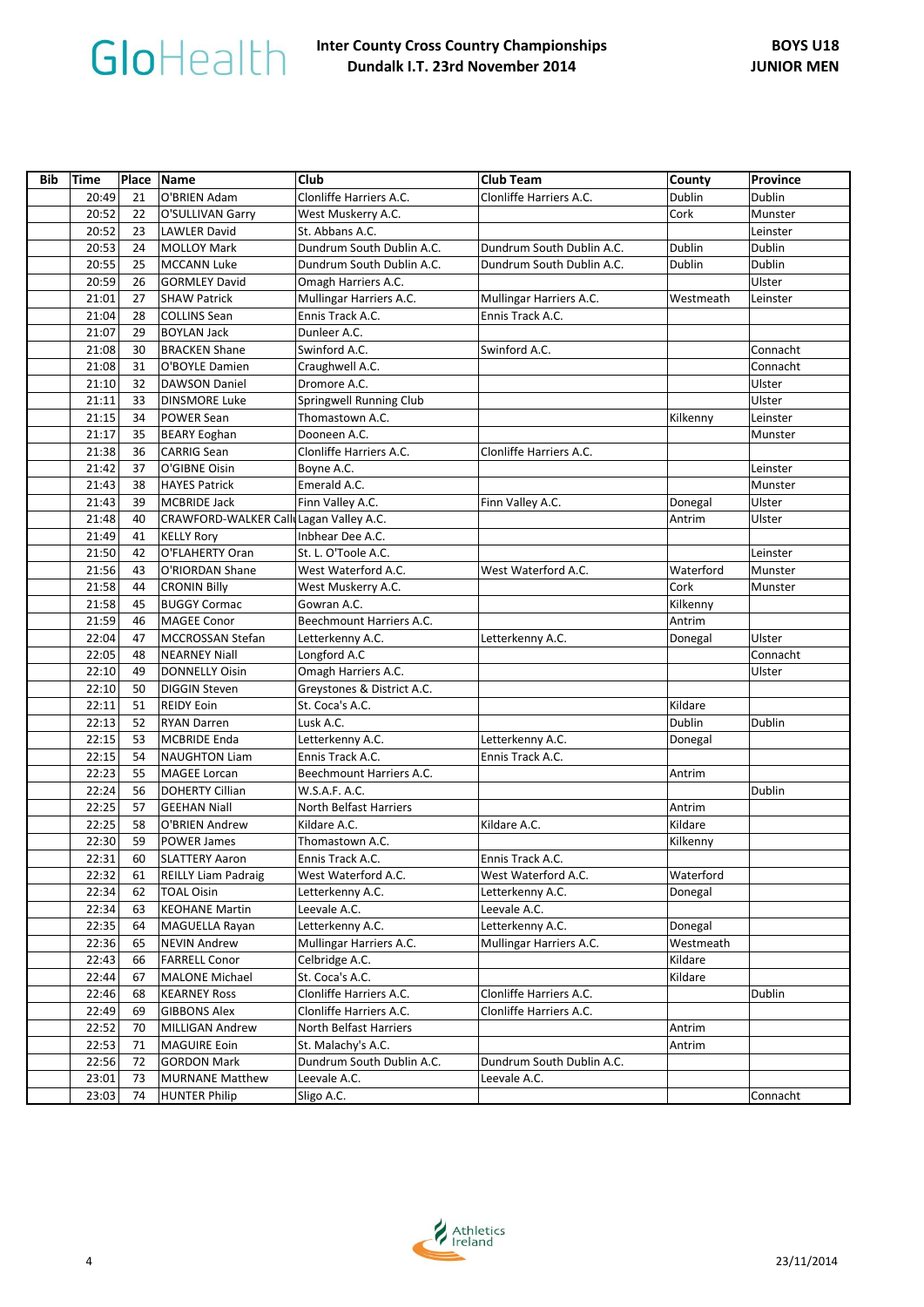| <b>Bib</b> | Time                       | Place Name     |                                        | <b>Club</b>                | <b>Club Team</b>          | County    | Province |
|------------|----------------------------|----------------|----------------------------------------|----------------------------|---------------------------|-----------|----------|
|            | 23:05                      | 75             | O'CONNOR Dylan                         | Skibbereen A.C.            |                           | Cork      |          |
|            | 23:13                      | 76             | <b>HEWSON Robert</b>                   | Kildare A.C.               | Kildare A.C.              | Kildare   |          |
|            | 23:14                      | 77             | O'CALLAGHAN Oisin                      | Newry A.C.                 |                           |           | Ulster   |
|            | 23:14                      | 78             | <b>COSGRAVE Sean</b>                   | Shercock A.C.              |                           |           | Ulster   |
|            | 23:16                      | 79             | MCKENNA Kevin                          | Clonliffe Harriers A.C.    | Clonliffe Harriers A.C.   |           |          |
|            | 23:19                      | 80             | <b>LEONNARD Naoise</b>                 | Swinford A.C.              | Swinford A.C.             |           | Connacht |
|            | 23:21                      | 81             | O'SULLIVAN Bernard                     | Dundrum South Dublin A.C.  | Dundrum South Dublin A.C. |           |          |
|            | 23:25                      | 82             | <b>PATTON Pauric</b>                   | Finn Valley A.C.           | Finn Valley A.C.          | Donegal   |          |
|            | 23:28                      | 83             | <b>GALLAGHER Seamus</b>                | West Muskerry A.C.         |                           | Cork      |          |
|            | 23:32                      | 84             | LYNCH Adam                             | Finn Valley A.C.           | Finn Valley A.C.          | Donegal   |          |
|            | 23:56                      | 85             | <b>QUINN Conor</b>                     | Waterford A.C.             |                           | Waterford |          |
|            | #######                    | 86             | <b>GALLAGHER Michael</b>               | Finn Valley A.C.           | Finn Valley A.C.          | Donegal   |          |
|            | #######                    | 87             | <b>CONDON Mark</b>                     | Waterford A.C.             |                           | Waterford |          |
|            | #######                    | 88             | O'CONNOR Ciaran                        | Celbridge A.C.             |                           | Kildare   |          |
|            | #######                    | 89             | O'BRIEN Eoin                           | West Waterford A.C.        | West Waterford A.C.       |           |          |
|            | #######                    | 90             | <b>BUGGY Sean</b>                      | Castlecomer A.C.           |                           | Kilkenny  |          |
|            | #######                    | 91             | <b>DWANE Colm</b>                      | Leevale A.C.               | Leevale A.C.              |           |          |
|            | #######                    | 92             | <b>KANE Taylor</b>                     | Gowran A.C.                |                           | Kilkenny  |          |
|            | #######                    | 93             | <b>KING Liam</b>                       | Celbridge A.C.             |                           | Kildare   |          |
|            | #######                    | 94             | <b>ROGAN Michael</b>                   | Beechmount Harriers A.C.   |                           | Antrim    |          |
|            | #######                    | 95             | <b>CROWLEY Jonathan</b>                | St. Senans (Kilkenny) A.C. |                           | Kilkenny  |          |
|            | #######                    | 96             | <b>FADDEN Patrick</b>                  | Beechmount Harriers A.C.   |                           | Antrim    |          |
|            |                            |                |                                        |                            |                           |           |          |
|            |                            |                | <b>Club Team Points</b>                |                            |                           |           |          |
|            |                            | Place          | <b>Club</b>                            | <b>Positions</b>           | <b>Points</b>             |           |          |
|            |                            | $\mathbf{1}$   | Mullingar Harriers A.C.                | 2, 5, 27, 65               | 99                        |           |          |
|            |                            | $\overline{2}$ | Dundrum South Dublin A. 11, 24, 25, 72 |                            | 132                       |           |          |
|            |                            | 3              | Clonliffe Harriers A.C.                | 13, 21, 36, 68             | 138                       |           |          |
|            |                            | 4              | Ennis Track A.C.                       | 1, 28, 54, 60              | 143                       |           |          |
|            |                            | 5              | Leevale A.C.                           | 6, 8, 63, 73               | 150                       |           |          |
|            |                            | 6              | Letterkenny A.C.                       | 7, 47, 53, 62              | 169                       |           |          |
|            |                            | $\overline{7}$ | West Waterford A.C.                    | 14, 43, 61, 89             | 207                       |           |          |
|            |                            | 8              | Finn Valley A.C.                       | 15, 39, 82, 84             | 220                       |           |          |
|            |                            |                |                                        |                            |                           |           |          |
|            |                            |                | <b>County Team Points</b>              |                            |                           |           |          |
|            |                            |                | Place County                           | <b>Positions</b>           | <b>Points</b>             |           |          |
|            |                            | $\mathbf{1}$   | Dublin                                 | 11, 13, 21, 24, 25, 52     | 146                       |           |          |
|            |                            | 2              | Cork                                   | 6, 12, 16, 22, 44, 75      | 175                       |           |          |
|            |                            | 3              | Donegal                                | 7, 15, 39, 47, 53, 62      | 223                       |           |          |
|            |                            | 4              | Antrim                                 | 9, 40, 46, 55, 57, 70      | 277                       |           |          |
|            |                            | 5              | Waterford                              | 14, 19, 43, 61, 85, 87     | 309                       |           |          |
|            |                            | 6              | Kilkenny                               | 3, 34, 45, 59, 90, 92      | 323                       |           |          |
|            |                            | $\overline{7}$ | Kildare                                | 51, 58, 66, 67, 76, 88     | 406                       |           |          |
|            |                            |                |                                        |                            |                           |           |          |
|            |                            |                | <b>Province Team Points</b>            |                            |                           |           |          |
|            |                            |                | <b>Place Province</b>                  | <b>Positions</b>           | <b>Points</b>             |           |          |
|            |                            | 1              | Leinster                               | 2, 3, 5, 17, 23, 27        | 77                        |           |          |
|            |                            | $\overline{2}$ | Munster                                | 12, 14, 16, 19, 20, 22     | 103                       |           |          |
|            |                            | 3              | Ulster                                 | 7, 9, 15, 26, 32, 33       | 122                       |           |          |
|            |                            | 4              | Dublin                                 | 11, 13, 21, 24, 25, 52     | 146                       |           |          |
|            |                            | 5              | Connacht                               | 4, 10, 30, 31, 48, 74      | 197                       |           |          |
|            |                            |                |                                        |                            |                           |           |          |
|            |                            |                | <b>Junior Men</b>                      |                            |                           |           |          |
|            | <b>CompldPosition Name</b> |                |                                        | <b>Team Name</b>           | <b>Team Scoring</b>       | County    | Province |
|            |                            |                |                                        |                            |                           |           |          |